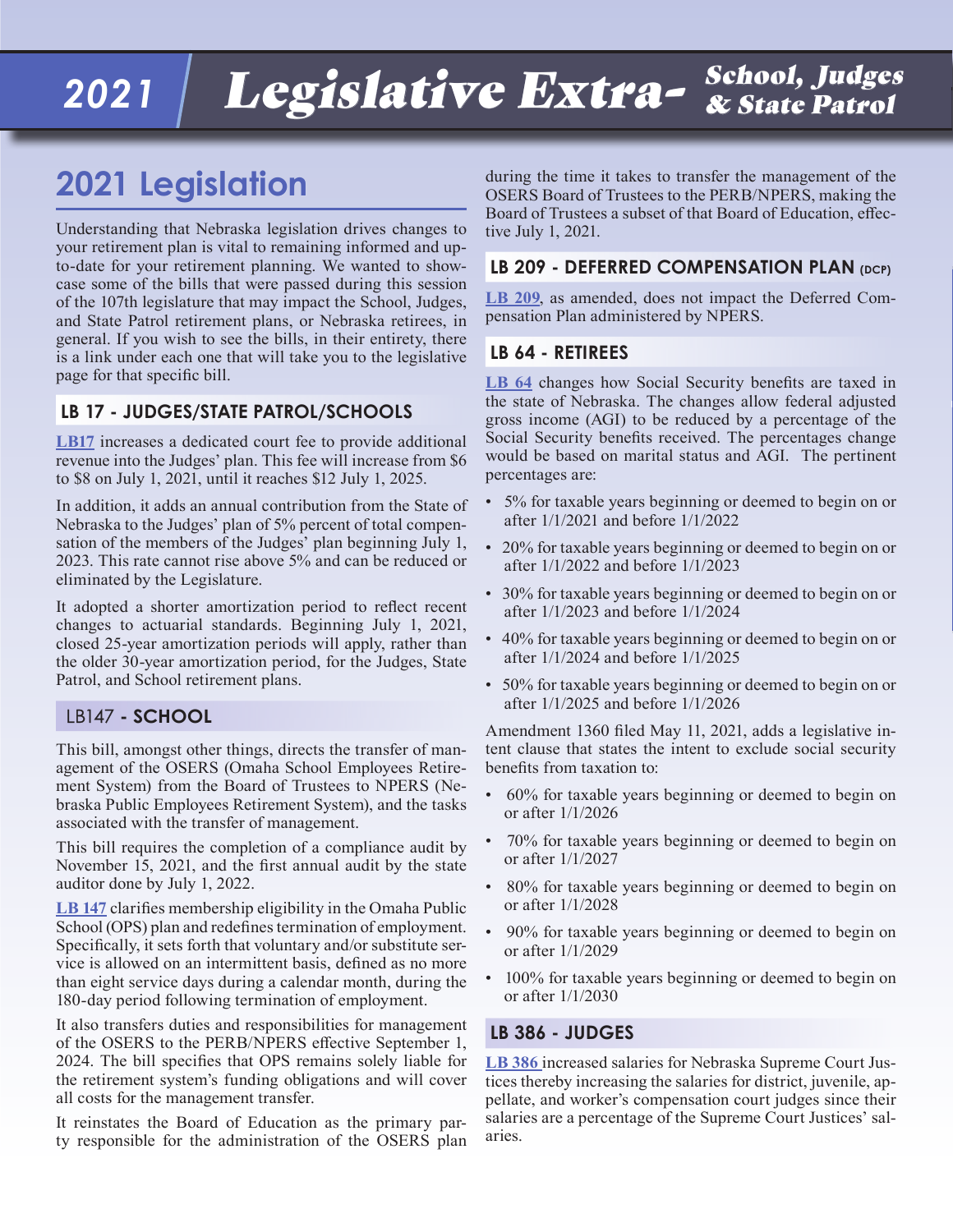#### **2021 LEGISLATION CONT'D.**

#### **LB 387 - RETIREES**

**[LB 387](https://nebraskalegislature.gov/bills/view_bill.php?DocumentID=43739)** excludes military retirement benefit payments from state income tax.

#### **LB 428 - SCHOOL**

**[LB 428](https://nebraskalegislature.gov/bills/view_bill.php?DocumentID=44273)** requires youth rehabilitation and treatment centers to establish educational standards to ensure residents have access to educational opportunities equivalent to other Nebraska schools. This may increase the number of employees at these facilities that participate in the School plan.

## Frequently Asked Questions (FAQs) about LB 147's Changes to the Termination of Employment Rules

With the recent passage of **[LB 147](https://gcc02.safelinks.protection.outlook.com/?url=https%3A%2F%2Fnebraskalegislature.gov%2Fbills%2Fview_bill.php%3FDocumentID%3D43795&data=04%7C01%7Canna.hayden-roy%40nebraska.gov%7C6c81a562973f4ea835eb08d9310ef14a%7C043207dfe6894bf6902001038f11f0b1%7C0%7C0%7C637594762503907360%7CUnknown%7CTWFpbGZsb3d8eyJWIjoiMC4wLjAwMDAiLCJQIjoiV2luMzIiLCJBTiI6Ik1haWwiLCJXVCI6Mn0%3D%7C1000&sdata=%2Bp4xVjoRyAXkqeluYNDgsi2LUzGvYvD%2B7b3vNjXpmlE%3D&reserved=0)** in the Unicameral, there are significant changes to what voluntary and/or substitute service can be provided by a School plan member during the 180-day period after termination from employment. With the knowledge that our School plan members will have questions regarding what is now acceptable, please reference our **[Frequently Asked Questions \(FAQ\) about LB 147's Changes to the Termination](https://npers.ne.gov/SelfService/public/otherInformation/legislation/LB147FAQ.pdf)  [of Employment Rules](https://npers.ne.gov/SelfService/public/otherInformation/legislation/LB147FAQ.pdf)**. After reviewing the FAQ document, if questions still remain regarding how this will affect the voluntary and/or substitute service provided after termination without violating reemployment rules, contact Member Services at (402)471-2053 or (800)245-5712, option #1.

### **FREQUENTLY ASKED QUESTIONS**

#### **1. WHAT IS LB 147?**

[LB 147](https://nebraskalegislature.gov/bills/view_bill.php?DocumentID=43795) is a bill passed by the Nebraska Legislature in 2021. Among other things, it set a limit on the total number of days of intermittent unpaid voluntary service and/or intermittent substitute service a School plan member may work during the 180 days following termination of employment.

#### **2. HOW DID LB 147 CHANGE THE TERMINATION OF EMPLOYMENT AND DISTRIBUTION FROM RETIRE-MENT RULES?**

LB 147 did not change several important rules.

- (a) A member may not take a distribution from retirement if the member prearranged a return to work with any employer covered by the School plan.
- (b) A member may not take a distribution from retirement unless the member terminates employment.
- (c) A member does not terminate employment for retirement purposes if the member provides service to any employer participating in the School plan within 180 calendar days after the member's termination date un-

less the service is limited voluntary service provided on an intermittent basis and/or limited substitute service provided on an intermittent basis (hereinafter collectively referred to as "voluntary and/or substitute service").

LB 147 changed the termination rules by defining "intermittent basis" and "day of service."

#### **3. WHAT DOES "INTERMITTENT BASIS" MEAN?**

"Intermittent basis" means no more than 8 days in a calendar month of voluntary and/or substitute service provided on a day-to-day basis (no prearrangement).

#### **4. WHAT DOES "DAY OF SERVICE" MEAN?**

"Day of service" means any length of voluntary and/or substitute service provided during a single calendar day (whether that is 5 minutes or 8 hours of service).

#### **5. WHEN DO LB 147'S RULES TAKE EFFECT?**

The law became effective May 27, 2021. This means members and employers must immediately begin limiting, tracking, and documenting, voluntary and/or substitute service performed by School plan members who terminated within the past 180 calendar days.